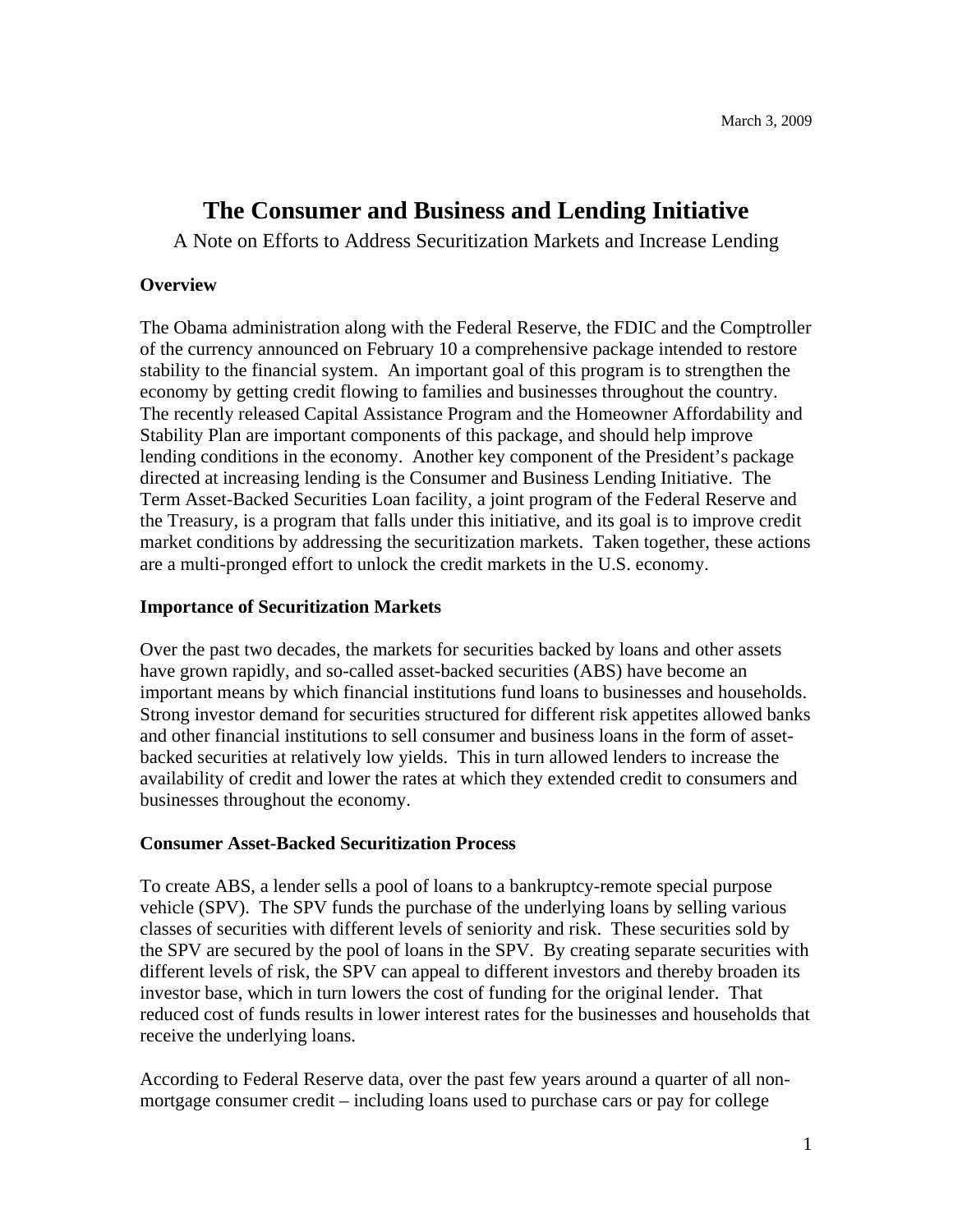tuition - has been funded through this process. In fact, most non-mortgage related ABS is backed by consumer credit and is rated AAA by the rating agencies. The primary consumer-ABS markets include ABS backed by auto loans, credit card receivables and student loans. Similar ABS structures are used to finance small business lending. In Table A at the back of this document, a list of consumer and business loans that have historically been financed in the securitization markets is provided. Many of these asset classes will be included in the TALF in the coming months, subject to a risk analysis.

#### **Consumer Securitization Markets Have Become Extremely Dislocated**

With the onset of severe dislocation in the credit markets, new issuance of consumer ABS declined precipitously in the third quarter of 2008 before coming to a virtual halt in October. Issuance of consumer ABS has remained near zero since October, which has significantly reduced the amount of credit extended to consumers throughout the economy. At the same time, interest rate spreads on AAA-rated tranches of consumer ABS have increased to levels well outside the range of historical experience, reflecting unusually high risk premiums.

The problems in these markets reflect three developments. First, many traditional investors in AAA-rated tranches of ABS have exited the market. The remaining traditional investors have suffered substantial mark-to-market losses on their ABS portfolios, are adversely impacted by the loss of liquidity and value on their portfolios, and have little appetite to increase their ABS holdings until their existing positions trade at more normalized levels. Second, nontraditional investors such as hedge funds, which may otherwise be willing to invest in these securities, have been unable to obtain funding from banks and dealers because of a general reluctance to lend. Third, investors are increasingly concerned about the prospect of a deep recession and resulting correlated defaults on loans to households and businesses.

Continued disruption of the ABS markets could result in a reduction in the availability, and an increase in the cost, of credit for consumers and businesses. Although some lenders that relied heavily on securitization for funding might be able to fund new credits on their balance sheets, many are seeking to ration their capital by not acquiring any new assets or extending new loans. In the current environment, those lenders that fund new credits on their balance sheet are only willing to do so at markedly higher interest rates.

The reduction in availability and increase in cost of credit is one of the causes of the deepening recession. While part of the decline in borrowing and lending in these markets reflects the general reduction in demand for credit that always accompanies a recession, a portion reflects the historically intense pressures bearing on participants in these markets. Restoring more normal functioning to these markets and to other segments of the financial system is an essential step toward establishing a solid recovery of economic activity.

#### **Rationale for Action: TALF Will Promote New Credit Extension**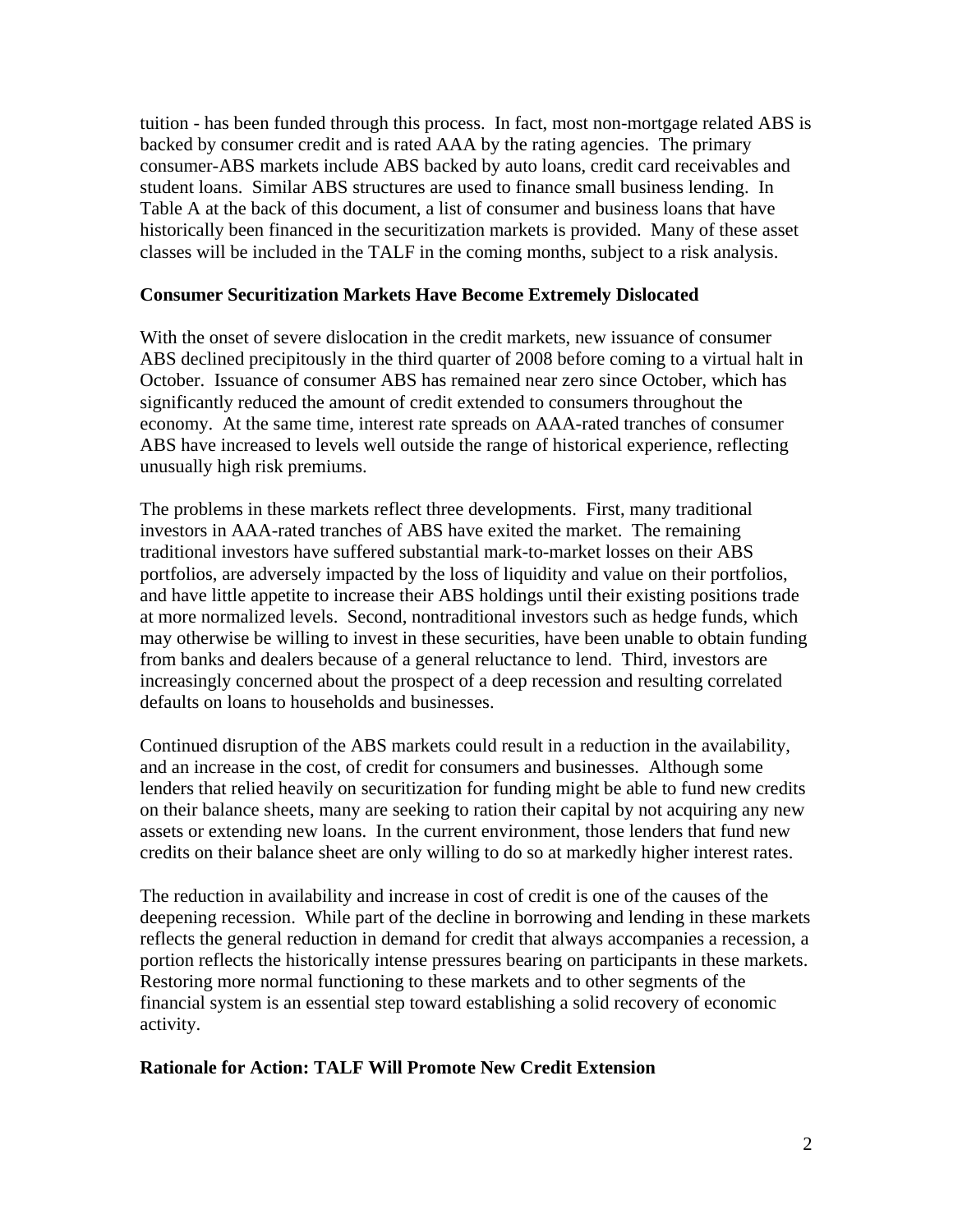To address these problems, Treasury and the Federal Reserve launched the Term Asset-Backed Securities Loan Facility (TALF). Under the first phase of the TALF, the Federal Reserve Bank of New York will lend up to \$200 billion on a collateralized, non-recourse basis to holders of eligible ABS. The objective of the program is to stimulate investor demand for these securities, and thereby to reduce the funding costs of the issuers of the loans in the eligible classes. Ultimately, the program should bring down the cost and increase the availability of new credit to consumers and businesses.

Eligible ABS includes newly issued AAA-rated tranches of securitizations backed by auto loans, credit card loans, private and government-guaranteed student loans, and loans guaranteed by the Small Business Administration. The allocation of lending between these asset classes will be determined by investor demand. TALF loans will have a threeyear term, and will be open to a large number of investors who have not traditionally had access to Federal Reserve liquidity.

The mechanics of the TALF program are as follows. Once a month investors can request Federal Reserve funding for loans against eligible consumer or small business ABS. Assuming that the borrower and the ABS it plans to pledge as collateral meet Treasury and Federal Reserve requirements, the investor will receive funding to purchase the ABS. Given that the loan is non-recourse, if the borrower does not repay the loan, the Federal Reserve Bank of New York will enforce its rights in the collateral and sell the collateral to a SPV established specifically for the purpose of managing such assets. The SPV is funded, in part, by a \$20 billion investment by Treasury under the Troubled Assets Relief Program.

# **U.S. Government Credit Protection**

The Treasury and Federal Reserve have structured the TALF to minimize credit risk for the U.S. government to the greatest extent possible, consistent with achieving the program's purpose of encouraging lending to consumers and small businesses. Several structural features of the program protect taxpayer dollars.

First, with the exception of ABS that are fully guaranteed by the SBA, TALF eligible ABS must satisfy several credit rating requirements. Eligible securities must have received two AAA ratings from the major rating agencies, and none of the major rating agencies can have rated the security below AAA or placed the security on watch for downgrade. Moreover, each ABS issuer must hire an external auditor to certify that all information conveyed to the rating agencies about the ABS is correct, and that the ABS meets the TALF eligibility requirements.

Another source of credit protection is the requirement that private investors unrelated to the ABS issuer must supply risk capital in the form of "haircuts." For example, the haircut on a two- to three-year private student loan is 10 percent, meaning that in order to receive a \$90 loan, the investor must give the Federal Reserve \$100 in collateral. The haircuts vary across asset types, depending on Treasury and the Federal Reserve's assessment of the riskiness of the ABS. Haircuts will be higher for riskier assets, thereby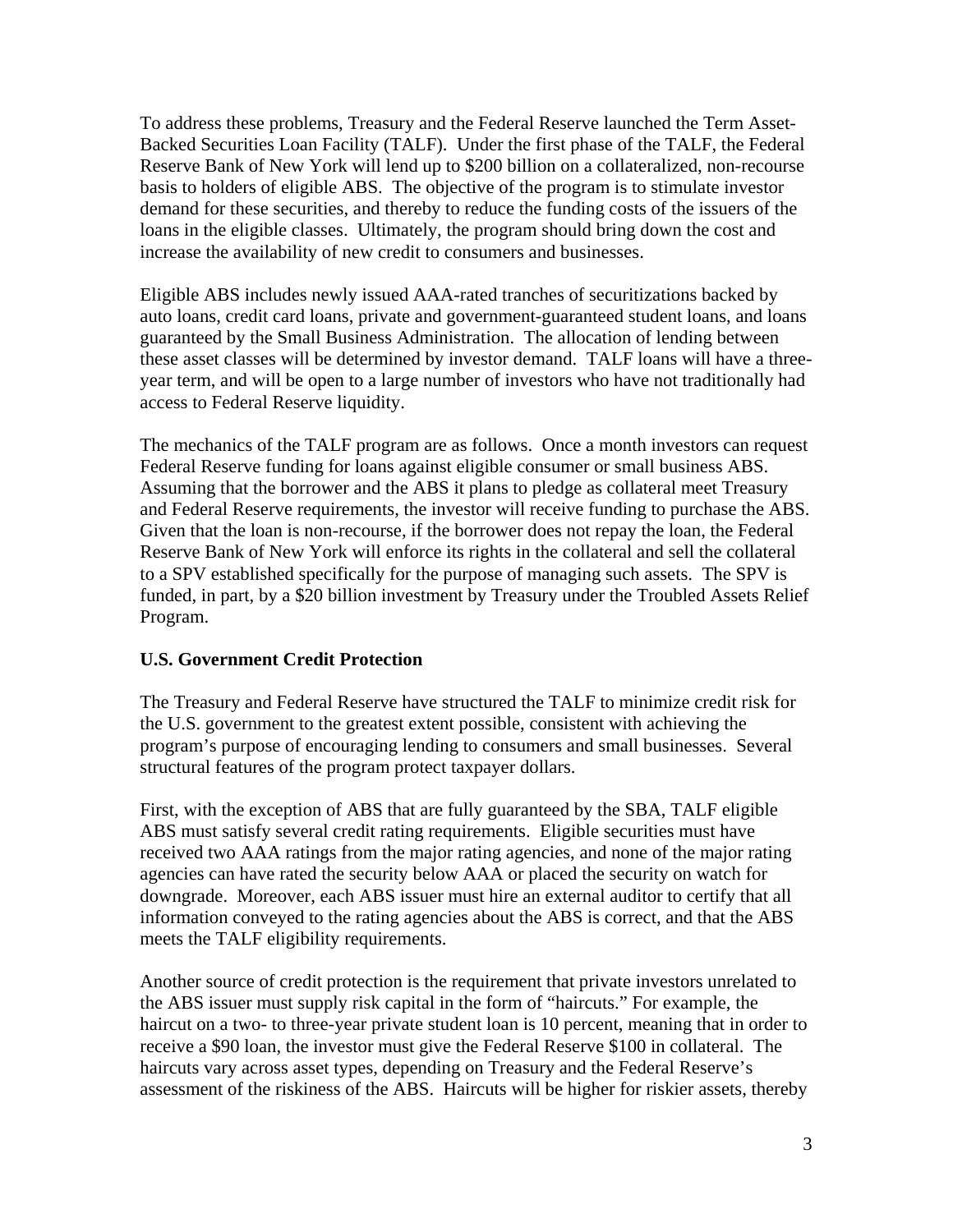limiting the risk that the asset will decline in value over the life of the loan by enough to induce the purchaser to not repay the loan and leave the ABS with the Federal Reserve.

Further protection is provided by the risk premium included in the TALF loan rates. The interest rate spread will accumulate as a first loss position for the SPV established to hold ABS surrendered to the facility in lieu of repayment.

# **Extension of TALF Eligible Collateral Underway**

As announced on February 10, work is underway on the expansion of TALF. The Treasury and the Federal Reserve are analyzing the appropriate terms and conditions for accepting commercial mortgage-backed securities and are evaluating a number of other types of AAA-rated newly issued ABS for acceptance under the expanded program, which could lend up to \$1 trillion against eligible ABS. Focus remains on including securities that will have the greatest macroeconomic impact and that could most efficiently be added to the TALF at a low and manageable risk to the government. The Federal Reserve and Treasury currently anticipate that ABS backed by rental, commercial, and government vehicle fleet leases, and ABS backed by small ticket equipment, heavy equipment, and agricultural equipment loans and leases will be eligible for the April funding of the TALF. Other types of securities under consideration include private-label residential mortgage-backed securities, collateralized loan and debt obligations, and other ABS not included in the initial rollout. Treasury and the Federal Reserve expect to announce which additional classes of ABS will be eligible under the expanded program as soon as the analysis is completed.